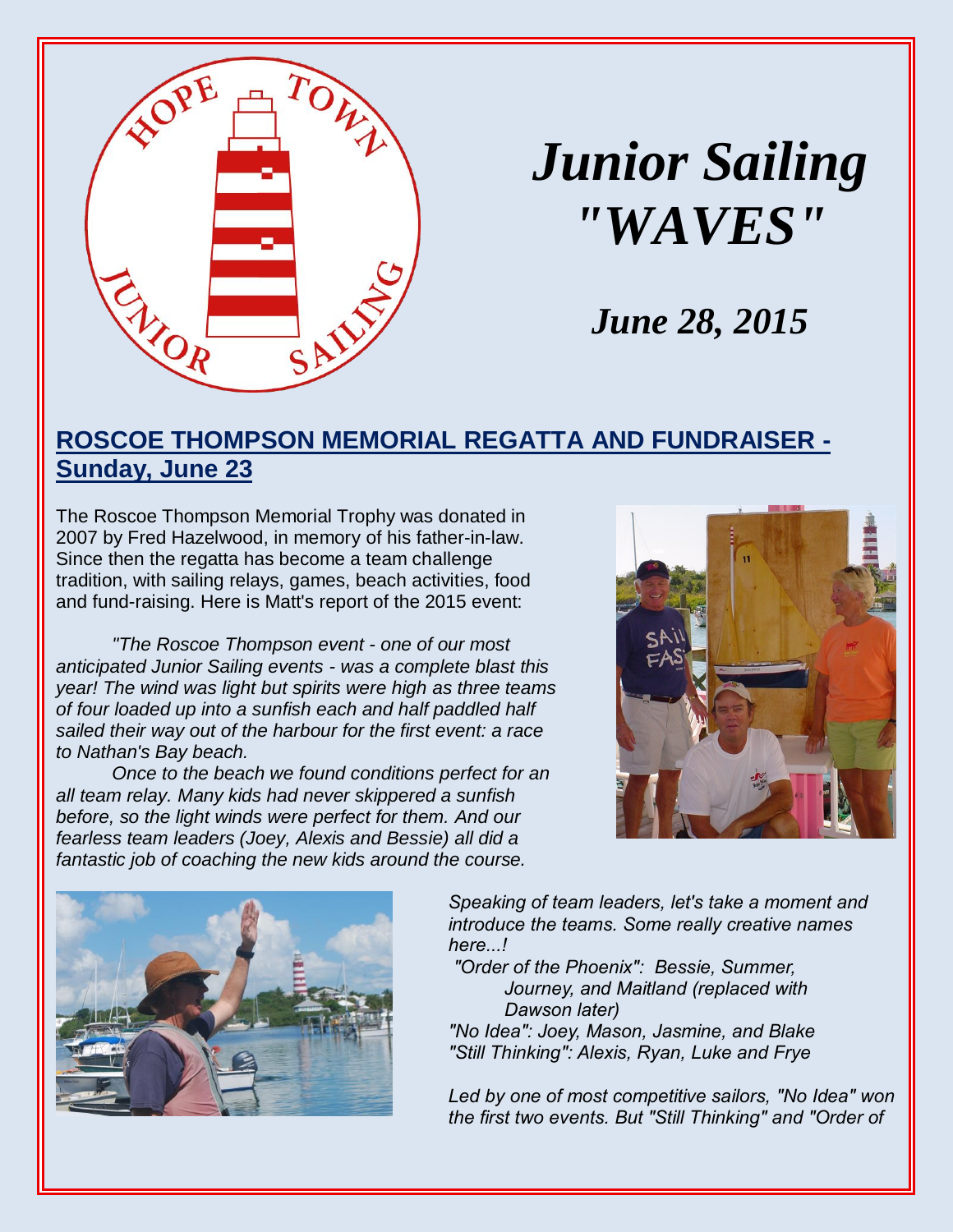*the Phoenix" were all tied up as we broke for lunch.*

*And what a lunch! A big thanks to Nakia and Patti for helping put it together. And of course to Rich for some awesome BBQ chicken. There were even sweet treats afterwords, provided by some of our parents. I think we all left lunch feeling quite full.*

*The kids needed that extra weight from lunch, because the next event was the Tug Of War. We got the parents involved too, because the kids love making them work and get sandy. After this event, things were all turned upside down and we went into the final event with any team ready to take the trophy.*

*Our final event is the most famous. Every year we have a different line up of events due to changing weather, skill sets, or instructor discretion/memory.*



*But we always have the aquatic triathlon. It's swim, kayak, sail.*



*"Order of the Phoenix" and "Still Thinking" were neck and neck throughout the whole event, way in front of "No Idea". But on the final leg, the sailing, "No Idea" must have had some ideas, because they came back from behind with some good upwind sailing to win the Triathlon.*

*Then the sailors had a nice easy sail back into the harbour to clean up. They only lost one kid, Dawson, but he managed to swim back in and catch a ride with the Race Committee.*

#### *A big congratulations to the winners of the 2015 Roscoe Thompson Trophy:*

*"No Idea" (can't wait to see that memorialized in bronze!) Joey Gale Jasmine Aberle Maison Koepke Blake Cash*